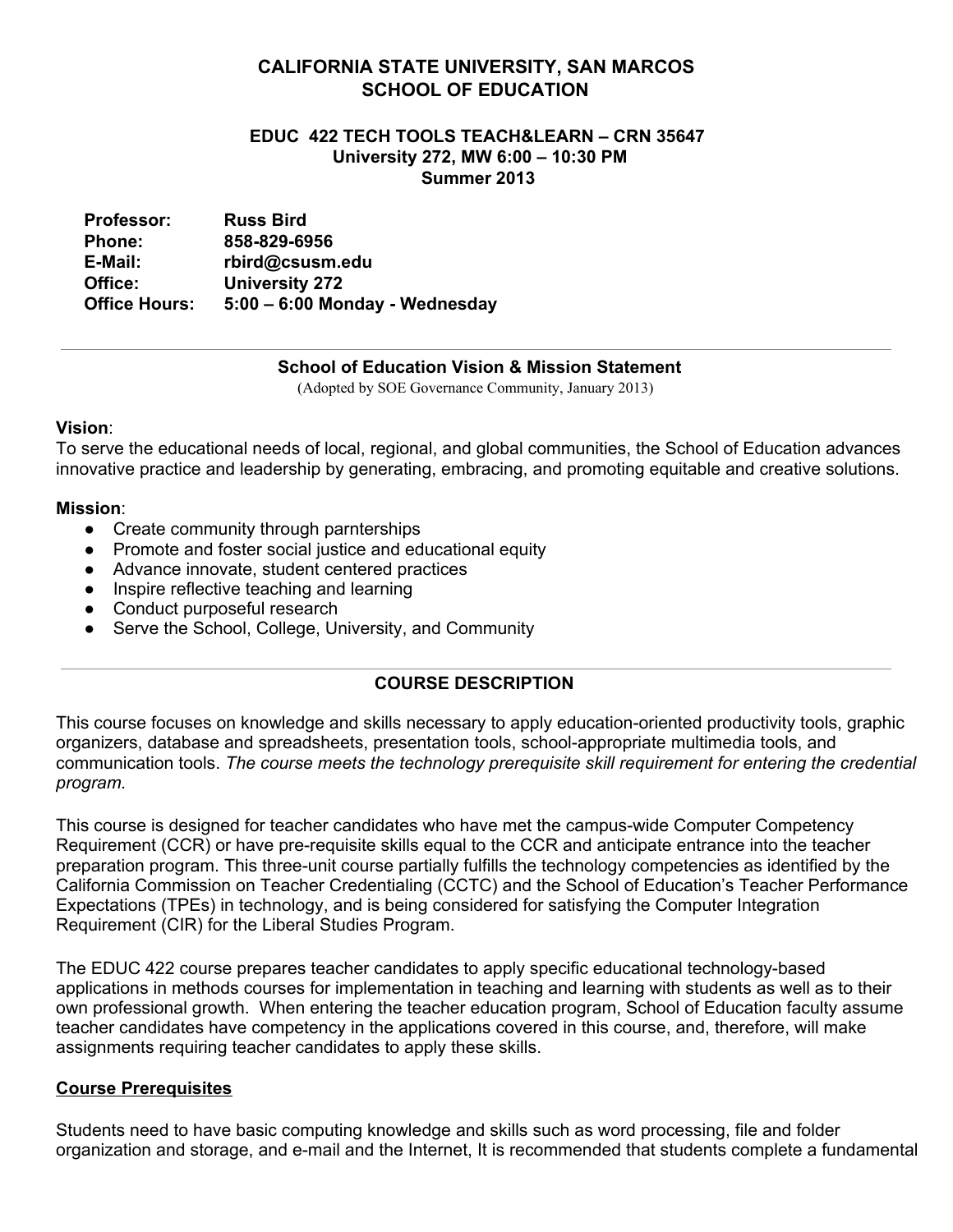computer literacy course with a grade B or higher in the last 12 months.

# **Course Objectives**

Teacher candidates will demonstrate competency in:

- Meeting the National Educational Technology Standards for Teachers (NETS•T) outlined below at a basic level of proficiency;
- Using a variety of educational technology tools that are applied in teaching and learning within the credential program and used in public school settings; and
- Setting up an electronic portfolio using Taskstream and demonstrating proficiencies in all five areas of NETS•T.

## **Required Supplies**

There is no required text for this course. Instead, you will need the following:

- ISTE online student membership.
- Taskstream membership: [http://www.taskstream.com.](http://www.google.com/url?q=http%3A%2F%2Fwww.taskstream.com&sa=D&sntz=1&usg=AFQjCNHOd15IzWSqImfDsL6_OUheLA7dqA)
- One mass storage device, e.g., USB flash drive (8 GB or larger)
- Use of a digital video camera for the video project. A personal camera may be used, OR check-out is available from Kellogg library on 2<sup>nd</sup> floor.

It is not necessary to purchase the educational software, as many of the specific software titles are available on the Web in demo-version and/or available on campus.

## **STUDENT LEARNING OUTCOMES**

This course is designed to help teachers seeking a California teaching credential to develop the skills, knowledge, and attitudes necessary to assist schools and district in implementing effective programs for all students. The successful candidate will be able to merge theory and practice in order to realize a comprehensive and extensive educational program for all students. You will be required to formally address TPE 14: CSUSM Educational Technology- within TPE 14 there are 5 areas:

### **I. Facilitate and Inspire Student Learning and Creativity**

Teachers use their knowledge of subject matter, teaching and learning, and technology to facilitate experiences that advance student learning, creativity, and innovation in both face-to-face and virtual environments. Teachers:

- a. promote, support, and model creative and innovative thinking and inventiveness
- b. engage students in exploring realworld issues and solving authentic problems using digital tools and resources
- c. promote student reflection using collaborative tools to reveal and clarify students' conceptual understanding and thinking, planning, and creative processes
- d. model collaborative knowledge construction by engaging in learning with students, colleagues, and others in face-to-face and virtual environments

### **II. Design and Develop DigitalAge Learning Experiences and Assessments**

Teachers design, develop, and evaluate authentic learning experiences and assessments incorporating contemporary tools and resources to maximize content learning in context and to develop the knowledge, skills, and attitudes identified in the NETS•S. Teachers:

- a. design or adapt relevant learning experiences that incorporate digital tools and resources to promote student learning and creativity
- b. develop technology-enriched learning environments that enable all students to pursue their individual curiosities and become active participants in setting their own educational goals, managing their own learning, and assessing their own progress
- c. customize and personalize learning activities to address students' diverse learning styles, working strategies, and abilities using digital tools and resources
- d. provide students with multiple and varied formative and summative assessments aligned with content and technology standards and use resulting data to inform learning and teaching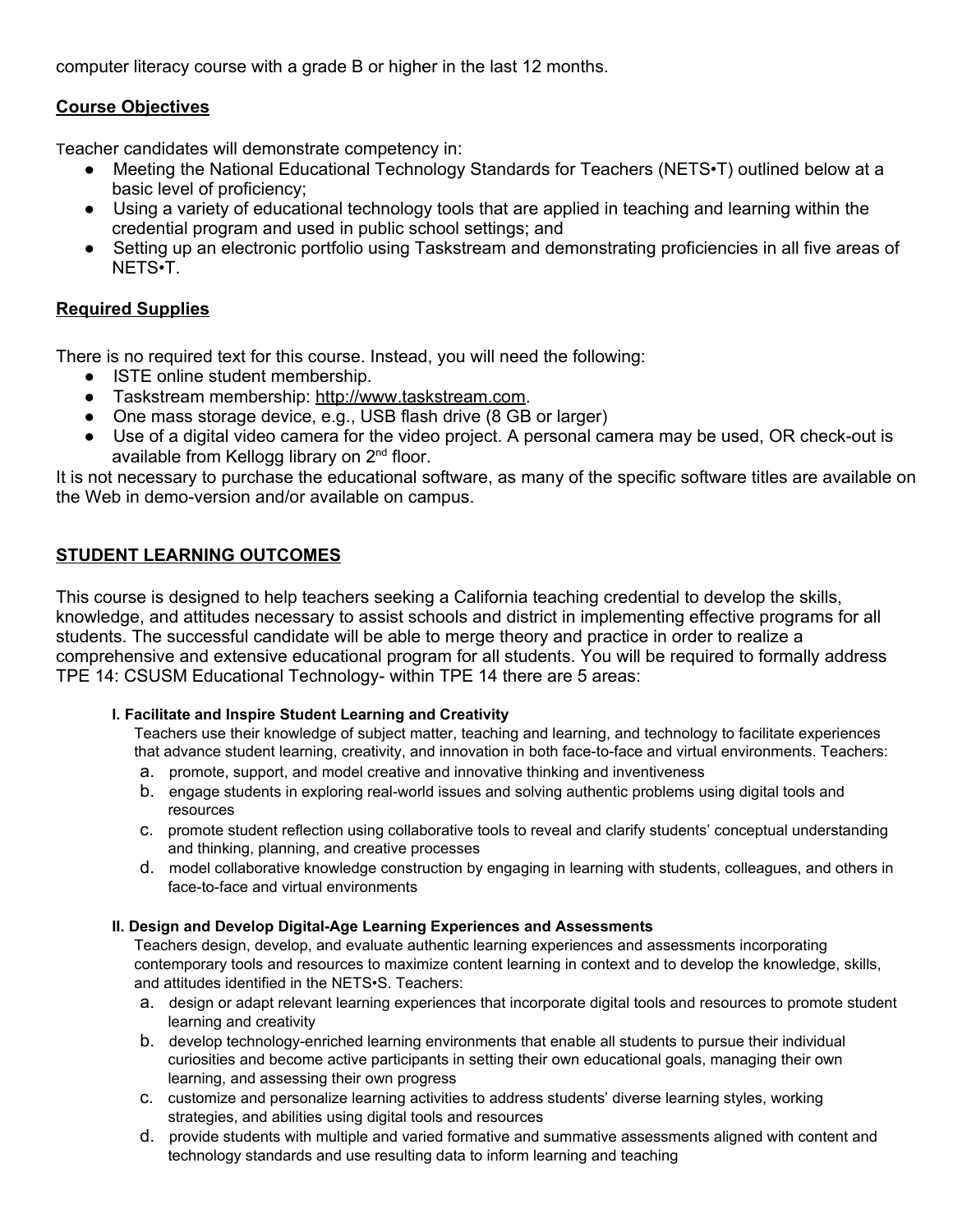#### **III.** Model Digital-Age Work and Learning

Teachers exhibit knowledge, skills, and work processes representative of an innovative professional in a global and digital society. Teachers:

- a. demonstrate fluency in technology systems and the transfer of current knowledge to new technologies and situations
- b. collaborate with students, peers, parents, and community members using digital tools and resources to support student success and innovation
- c. communicate relevant information and ideas effectively to students, parents, and peers using a variety of digital-age media and formats
- d. model and facilitate effective use of current and emerging digital tools to locate, analyze, evaluate, and use information resources to support research and learning

#### **IV. Promote and Model Digital Citizenship and Responsibility**

Teachers understand local and global societal issues and responsibilities in an evolving digital culture and exhibit legal and ethical behavior in their professional practices. Teachers:

- a. advocate, model, and teach safe, legal, and ethical use of digital information and technology, including respect for copyright, intellectual property, and the appropriate documentation of sources
- b. address the diverse needs of all learners by using learner-centered strategies and providing equitable access to appropriate digital tools and resources
- c. promote and model digital etiquette and responsible social interactions related to the use of technology and information
- d. develop and model cultural understanding and global awareness by engaging with colleagues and students of other cultures using digital-age communication and collaboration tools

#### **V. Engage in Professional Growth and Leadership**

Teachers continuously improve their professional practice, model lifelong learning, and exhibit leadership in their school and professional community by promoting and demonstrating the effective use of digital tools and resources. Teachers:

- a. participate in local and global learning communities to explore creative applications of technology to improve student learning
- b. exhibit leadership by demonstrating a vision of technology infusion, participating in shared decision making and community building, and developing the leadership and technology skills of others
- c. evaluate and reflect on current research and professional practice on a regular basis to make effective use of existing and emerging digital tools and resources in support of student learning
- d. contribute to the effectiveness, vitality, and self-renewal of the teaching profession and of their school and community

*ISTE (International Society for Technology in Education), 2008* [http://www.iste.org/Content/NavigationMenu/NETS/ForTeachers/2008Standards/NETS\\_for\\_Teachers\\_2008.htm](http://www.google.com/url?q=http%3A%2F%2Fwww.iste.org%2FContent%2FNavigationMenu%2FNETS%2FForTeachers%2F2008Standards%2FNETS_for_Teachers_2008.htm&sa=D&sntz=1&usg=AFQjCNFPk4pUc7GnaaqjcYdALbTDAbtmCQ)

The following TPEs are also addressed in this course:

- TPE 4 Making Content Accessible (NETS•T I and II)
- TPE 5 Student Engagement (NETS•T I and II)
- TPE 6 Developmentally Appropriate Teaching Practices (NETS•T I, and II)
- TPE 7 Teaching English Language Learners (NETS•T II and IV)
- TPE 12 Professional, legal and ethical (NETS•T IV)
- TPE 13 Professional Growth (NETS•T V)

The course also addresses Special Education Standards by California Commission on Teacher Credentialing:

- Multiple and Single Subject Program Standard 13: Preparation to Teach Special Populations (Students with Special Needs) in the General Education Classroom
- Preliminary Education Specialist Program Design Standard 6: Using Educational and Assistive **Technology**

### **CSUSM AND SOE POLICIES:**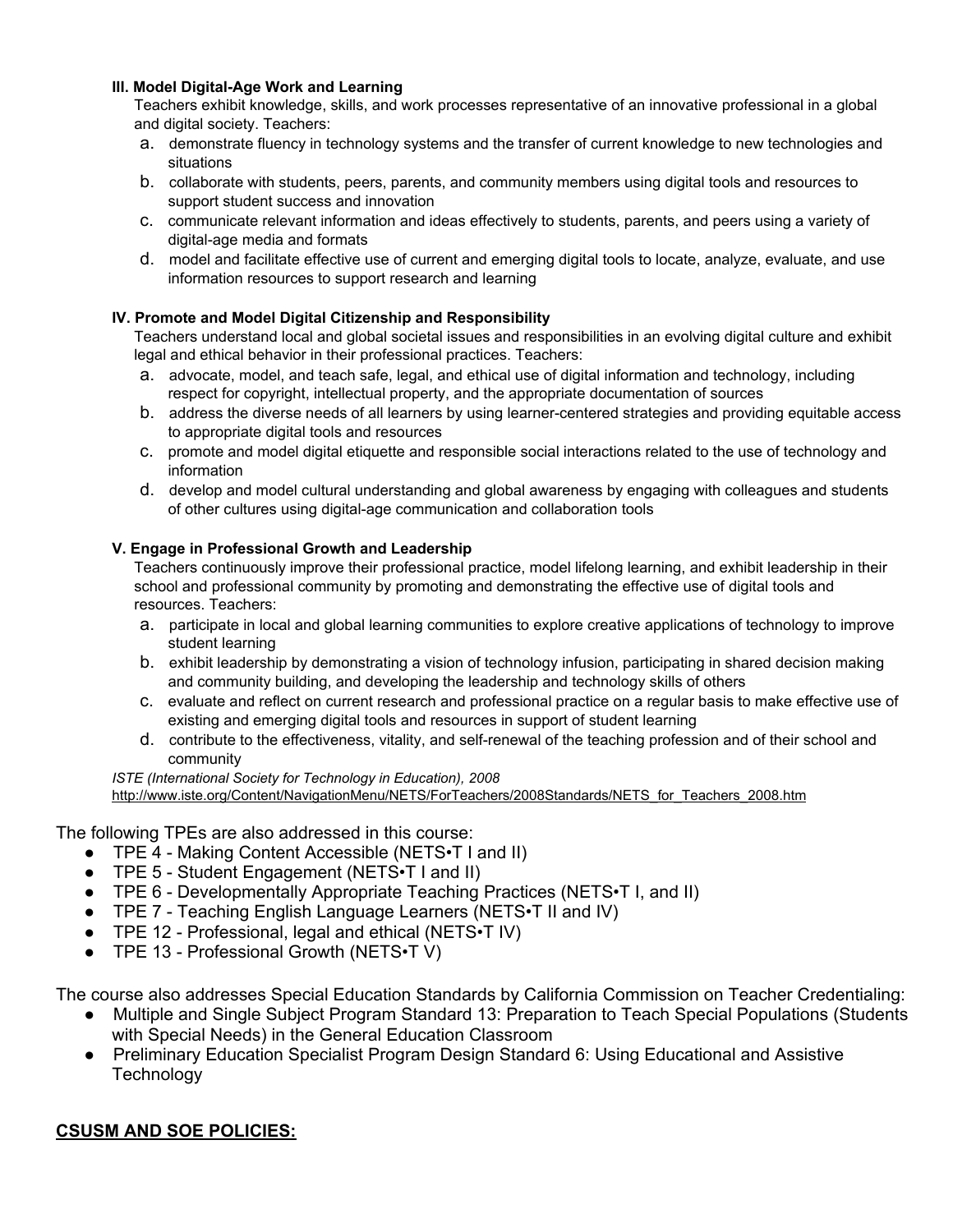### **School of Education Attendance Policy**

Due to the dynamic and interactive nature of courses in the School of Education, all students are expected to attend all classes and participate actively. At a minimum, students must attend more than 80% of class time, or s/he may not receive a passing grade for the course at the discretion of the instructor. Individual instructors may adopt more stringent attendance requirements (see below). Should the student have extenuating circumstances, s/he should contact the instructor as soon as possible. (Adopted by the COE Governance Community, December, 1997).

Accordingly, if more than two class sessions (in summer a session is defined as 4.5 hours of class meeting or an online module) are missed or there is excessive tardiness (or leave early) for more than four sessions, the teacher candidate cannot receive higher than a C+. Ten points may be deducted from the attendance/participation for a missed session. Notifying the instructor does not constitute an excuse. All assignments must be turned in on due date even in case of an absence. If extraordinary circumstances occur, please communicate with the instructor.

In addition to attending course sessions, students may need to use campus resources for some assignments. All students must plan times they can work in labs on campus. Students are required to check campus resources and availability of labs. Mac computers are available in ACD 202, ACD 211, UH 271, UH 273, and SCI2 306 in addition to other locations such as the library  $2^{nd}$  floor. Students are required to use campus issued-email accounts and check email and the class Cougar Course (Moodle) site at least two times per week to communicate with instructor and peers.

### **Professional Dispositions**

The California State University San Marcos School of Education fosters the development of the following professional dispositions among our students:

- *Social Justice and Equity*: Candidates appreciate the languages, communities, and experiences learners bring to the classroom. Candidates advocate for and support marginalized communities and individuals.
- *Collaboration*: Candidates learn and practice the skills of collaboration in their coursework and use them in their professional interactions with students, colleagues, parents, caregivers and those in the wider community.
- *Critical Thinking*: Candidates analyze various professional contexts, resulting in more informed decision-making about professional practice.
- *Professional Ethics*: Candidates learn to make and act on well-reasoned, principled judgments.
- *Reflective Teaching and Learning*: Candidates critically review their professional practice and the impact it has on student success.
- *LifeLong Learning*: Candidates are committed to actively seeking new knowledge, skills and experiences throughout their career.

(adopted by the COE Governance Community on January 19, 2007)

## **CSUSM Academic Honesty Policy**

Students will be expected to adhere to standards of academic honesty and integrity, as outlined in the Student Academic Honesty Policy. All written work and oral presentation assignments must be original work. All ideas/materials that are borrowed from other sources must have appropriate references to the original sources. Any quoted material should give credit to the source and be punctuated with quotation marks.

Students are responsible for honest completion of their work including examinations. There will be no tolerance for infractions. If you believe there has been an infraction by someone in the class, please bring it to the instructor's attention. The instructor reserves the right to discipline any student for academic dishonesty in accordance with the general rules and regulations of the university. Disciplinary action may include the lowering of grades and/or the assignment of a failing grade for an exam, assignment, or the class as a whole.

Incidents of Academic Dishonesty will be reported to the Dean of Students. Sanctions at the University level may include suspension or expulsion from the University.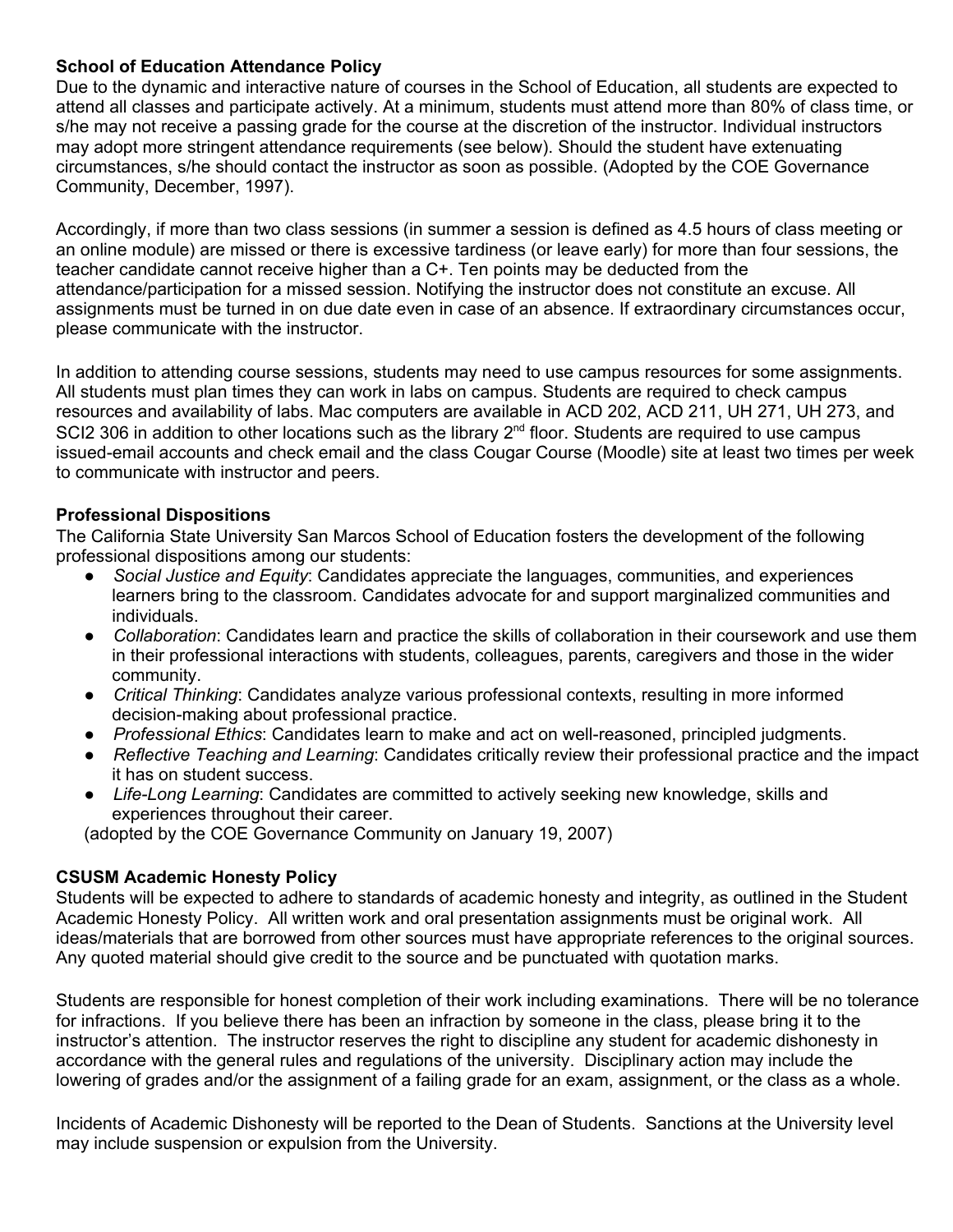# **Plagiarism**

As an educator, it is expected that each student will do his/her own work, and contribute equally to group projects and processes. Plagiarism or cheating is unacceptable under any circumstances. If you are in doubt about whether your work is paraphrased or plagiarized see the Plagiarism Prevention for Students website [http://library.csusm.edu/plagiarism/index.html.](http://www.google.com/url?q=http%3A%2F%2Flibrary.csusm.edu%2Fplagiarism%2Findex.html&sa=D&sntz=1&usg=AFQjCNFbEH5PnuYzdzB0te4RMgTD05u73g) If there are questions about academic honesty, please consult the University catalog.

# **Students with Disabilities Requiring Reasonable Accommodations**

Students with disabilities who require reasonable accommodations must be approved for services by providing appropriate and recent documentation to the Office of Disable Student Services (DSS). This office is located in Craven Hall 4300, and can be contacted by phone at (760) 7504905, or TTY (760) 7504909. Students authorized by DSS to receive reasonable accommodations should meet with their instructor during office hours or, in order to ensure confidentiality, in a more private setting.

## **CSUSM Writing Requirement**

The CSUSM writing requirement of 2500 words is met through the completion of course assignments. Therefore, all writing will be looked at for content, organization, grammar, spelling, and format.

If needed, it is suggested that you make an appointment with the Writing Center [\(http://www.csusm.edu/writing\\_center/](http://www.google.com/url?q=http%3A%2F%2Fwww.csusm.edu%2Fwriting_center%2F&sa=D&sntz=1&usg=AFQjCNGoPKIznrNnrVEXo2_z5JpROziEPw)) to seek help with writing skills before submitting your written assignments.

# **School of Education Attendance Policy**

Due to the dynamic and interactive nature of courses in the School of Education, all students are expected to attend all classes and participate actively. At a minimum, students must attend more than 80% of class time, or s/he may not receive a passing grade for the course at the discretion of the instructor. Individual instructors may adopt more stringent attendance requirements. Should the student have extenuating circumstances, s/he should contact the instructor as soon as possible. *(Adopted by the COE Governance Community, December, 1997).*

## **Course Requirements**

Completion of all assignments listed in the course agenda/schedule according to the instructions

## **All University Writing Requirement**

The university writing requirement of 2500 words will be fulfilled through the taskstream and journal writing assignments

## **Electronic Communication Protocol:**

Electronic correspondence is a part of your professional interactions. If you need to contact the instructor, e-mail is often the easiest way to do so. It is my intention to respond to all received e-mails in a timely manner. Please be reminded that e-mail and on-line discussions are a very specific form of communication, with their own nuances and etiquette. For instance, electronic messages sent in all upper case (or lower case) letters, major typos, or slang, often communicate more than the sender originally intended. With that said, please be mindful of all e-mail and on-line discussion messages you send to your colleagues, to faculty members in the School of Education, or to persons within the greater educational community. All electronic messages should be crafted with professionalism and care.

Things to consider:

- Would I say in person what this electronic message specifically says?
- How could this message be misconstrued?
- Does this message represent my highest self?
- $\bullet$  Am I sending this electronic message to avoid a face-to-face conversation?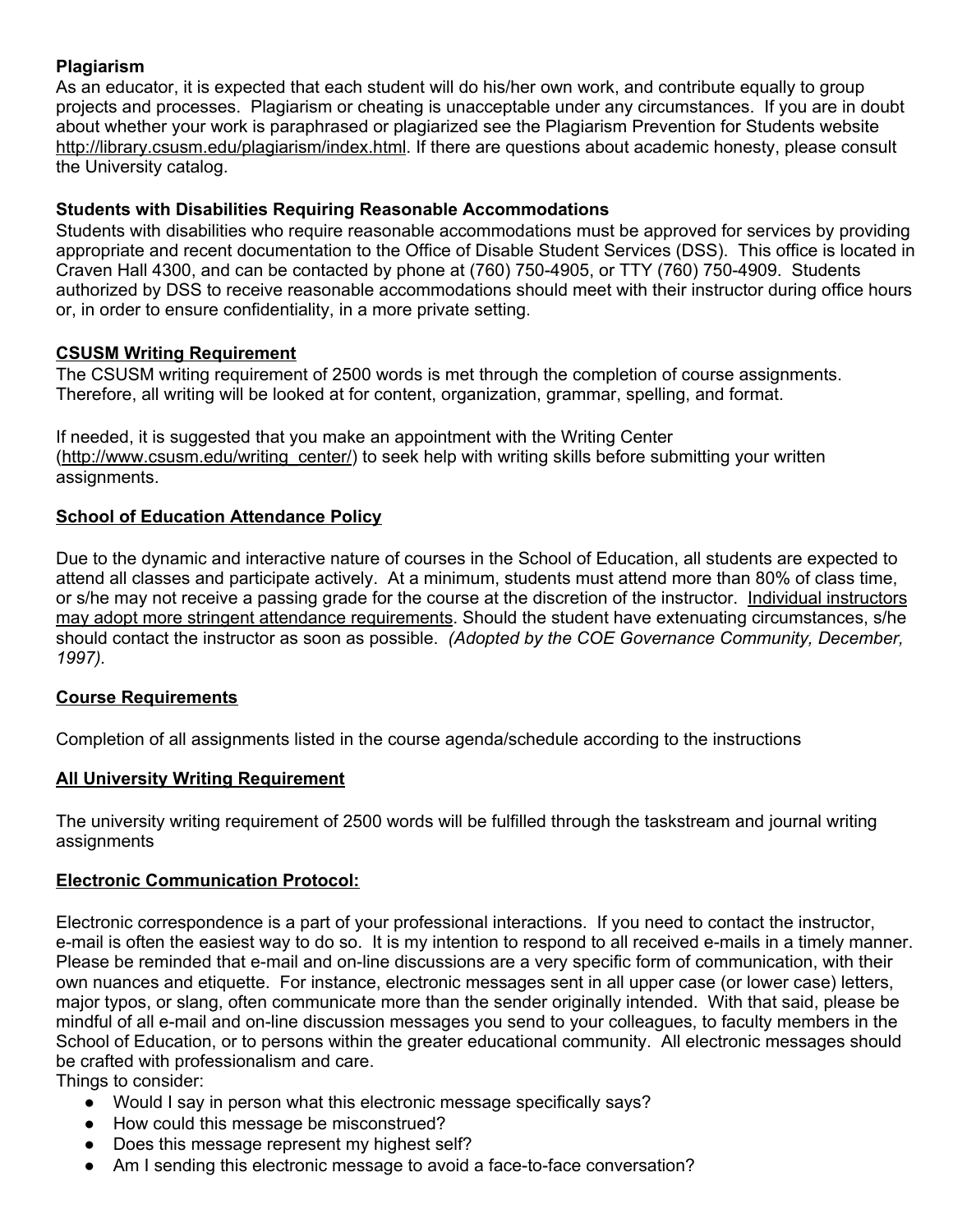In addition, if there is ever a concern with an electronic message sent to you, please talk with the author in person in order to correct any confusion.

### **Assignments and Assessment**

In order to successfully complete this course, the assignments must be completed at an acceptable level noted on assignment requirements and project rubrics. In addition to the assignments described below, performance assessment on the teacher candidate's ability to perform tasks using the software will be assessed. Because the content of this course contributes to passage of multiple TPEs, successful completion is imperative. Failure to successfully complete this course will prohibit a teacher candidate from continuing in the program beyond the first semester. The point value of each assignment is noted

| Assignment                                     | Description                                                                                                                                                                                                                                                                                                                                                        | <b>Pts</b>     |             |
|------------------------------------------------|--------------------------------------------------------------------------------------------------------------------------------------------------------------------------------------------------------------------------------------------------------------------------------------------------------------------------------------------------------------------|----------------|-------------|
|                                                | Note: All assignments must be submitted to receive a passing grade.                                                                                                                                                                                                                                                                                                |                |             |
| Professional<br><b>Dispostions</b>             | Teacher candidates are expected to have a positive disposition toward<br>teaching and learning. They should help each other and create a positive<br>classroom environment for everyone. This means having a positive attitude<br>in class, being on time and actively engaged in discussions and activities<br>both in class and online.                          | 10             | On<br>Going |
| <b>Discussion</b><br>Introduction              | The purpose of this assignment is for students to introduce themselves, to<br>demonstrate the ability to contribute to online discussion boards, and to<br>apply Netiquette in the process.                                                                                                                                                                        | 3              | Mon<br>7/8  |
| $ISTE -$<br><b>Taskstream</b><br>sign up       | Proof that the students have signed up for the class requirements                                                                                                                                                                                                                                                                                                  | $\overline{2}$ | Mon<br>7/8  |
| File<br>Organization<br><b>Print Screen</b>    | The purpose of this assignment is for the candidates to demonstrate<br>minimal level of expertise in saving and organizing files.                                                                                                                                                                                                                                  | 2              | Mon<br>7/8  |
| Google<br>Bookmark-<br>Interactive Web<br>Tour | Through use of a web-based resource/tool, students will organize and<br>manage online resources for projects and share with others. This tool will<br>allow students to continue to organize and share resources throughout<br>COE program experiences. The assignment requires evaluation and<br>review of educational web sites and reflection on classroom use. | 5              | Mon<br>7/8  |
| Statement of<br>Your Own<br>Work               | The purpose of this assignment is to learn how to scan and to upload a file<br>stating that all the work in their portfolio is their own work.                                                                                                                                                                                                                     | 2              | Wed<br>7/10 |
| Classroom<br>Newsletter                        | Through the use of Microsoft word students created a classroom<br>newsletter written to parents. The newsletter will include high level word<br>processing skills, such as table layout, bullet formatting and graphic<br>alignment.                                                                                                                               | 5              | Wed<br>7/10 |
| Data<br>Organization                           | Students use a spreadsheet in a variety of ways to organize and present<br>information. Students reflect on educationally appropriate uses of a<br>spreadsheet tool and differentiate between various tools for organizing<br>information.                                                                                                                         | 5              | Wed<br>7/10 |
| Electronic<br>Grading                          | Students use an electronic grading program to create a professional<br>looking report on an individual student.                                                                                                                                                                                                                                                    | 5              | Mon<br>7/15 |
| Digital<br>Citizenship                         | The purpose of this assignment is to become familiar with software<br>copyright laws. Students will share their learning after becoming<br>knowledgeable about various issues related to ISTE NETS for Teachers,<br>Standard VI. throughout the course and are submitted near the end of the<br>course for credit.                                                 | 5              | Mon<br>7/15 |
| <b>Teacher-Class</b><br>Website                | This project uses a template/tool on the web to create an activity for<br>students to explore concepts related to standards and specific curriculum<br>topics. An introduction and directions for a student activity using Websites<br>related to (a) content standard(s) will be hosted on a remote server for                                                    | 5              | Mon<br>7/15 |